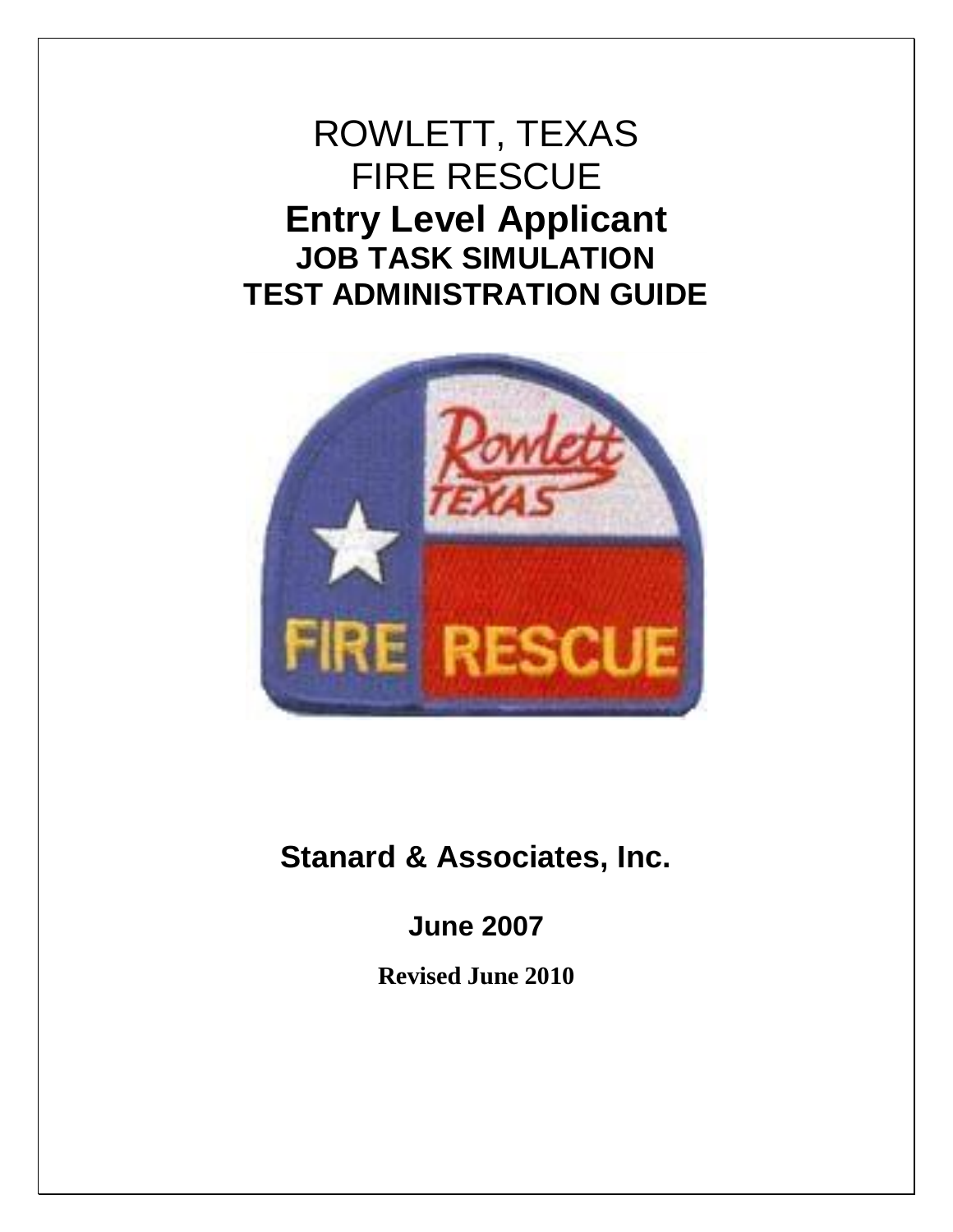## **INTRODUCTION**

A content-oriented strategy was used to develop a valid job task simulation examination designed to measure the basic physical skills necessary for successful performance as a Rowlett Fire Rescue firefighter. The entire examination is composed of job-related physical skills. Only those skills that do not require training to become proficient are assessed. This means the exam is equally valid for assessing the physical skills of individuals who have had fire experience and those who have not. The test sequence outlined herein is used by Rowlett Fire Rescue for entry-level selection.

A meeting with subject matter experts at Rowlett Fire Rescue, along with an analysis of data collected from current Rowlett firefighting personnel on a comprehensive fire services job analysis questionnaire provided the background knowledge necessary to develop this job-related physical ability examination. Recommended modifications were made June 2010. Recommendations were made by the JTS committee, a panel of Firefighters, Drivers and Officers of Rowlett Fire Rescue.

This manual includes all specifications and instructions necessary to administer the job task simulation to entry-level applicants. It begins with a list of what test takers must wear and all materials necessary to conduct the test. Then, the duties of the lead administrator and proctors are detailed. Next, testing assumptions are listed. The timed sequence of events is described and each component is briefly discussed. The untimed event is also described and administration instructions are provided. Important course measurements are then provided. Finally, an orientation/walk-through script is provided.

Throughout this guide, the term "**applicant and candidate**" refers to entry-level applicants participating in the entry-level exam.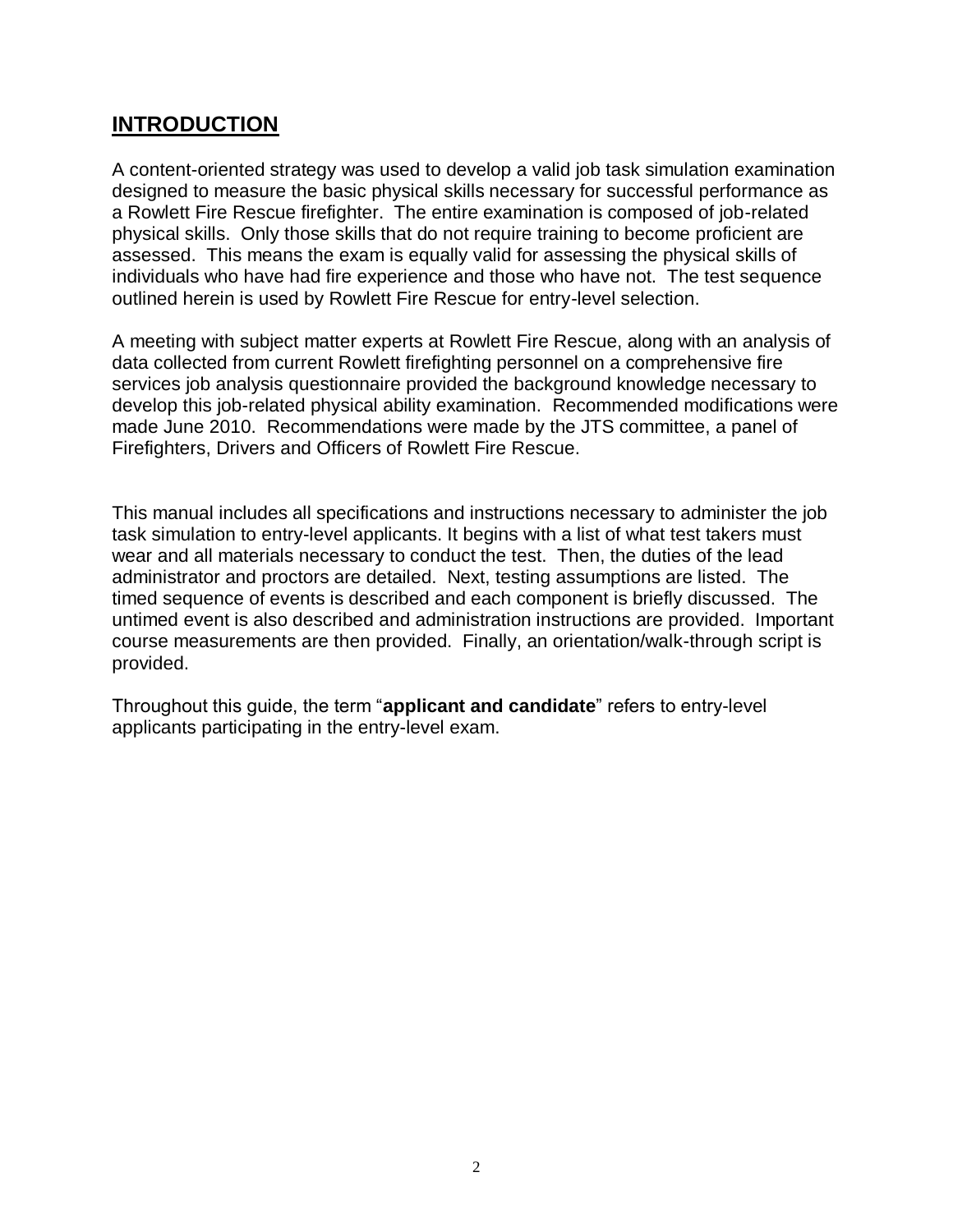## **EQUIPMENT**

#### **Applicants MUST wear the following during the timed sequence of events.**

- Full bunker gear
	- $\triangleright$  Bunker helmet
	- $\triangleright$  Bunker gloves
	- $\triangleright$  Bunker pants
	- $\triangleright$  Bunker coat
- $\bullet$  SCBA

**Note**: Rowlett Fire Rescue should provide candidates with all gear and equipment necessary to participate in the testing process. An assortment of sizes should be available to ensure a reasonable fit for all applicants.

## **Department-Provided Equipment**

- Qty Equipment
- 1 Aerial ladder truck set approximately 75 feet high (from the turntable) at approximately a 65 degree angle
- 1 Ladder harness for the aerial climb
- 1 Lifeline rope for aerial climb
- 1 75' section of 5" hose for Uncharged Hose Drag
- 1 Section of 1¾" charged hose line (approximately 150' to enable hook-up to fire truck)
- 1 Combo tool weighing approximately 42 lbs.
- 1 14' roof ladder weighing 43 lbs.
- 2 Ladder hooks
- 1 High rise pack weighing 68 lbs.
- 8 Section of rolled 2½" hose weighing approximately 42 lbs.
- 1 Striking apparatus 18" high (for Ventilation Event)
- 1 Shot hammer weighing 8 lbs.
- 1 Dummy weighing approximately 150 lbs.
- 1 Fire Engine/Pumper
- 1-2 Rolls of duct tape
- 6-8 Traffic cones to mark various components
- 2-3 Stopwatches
- 1 First-aid kit (if paramedics are not on hand) Chalk/paint or tape (to mark lines) Applicant record forms (to record test times) Rehydration fluids

Rubber mats for the Victim Rescue Event (at least 62' long)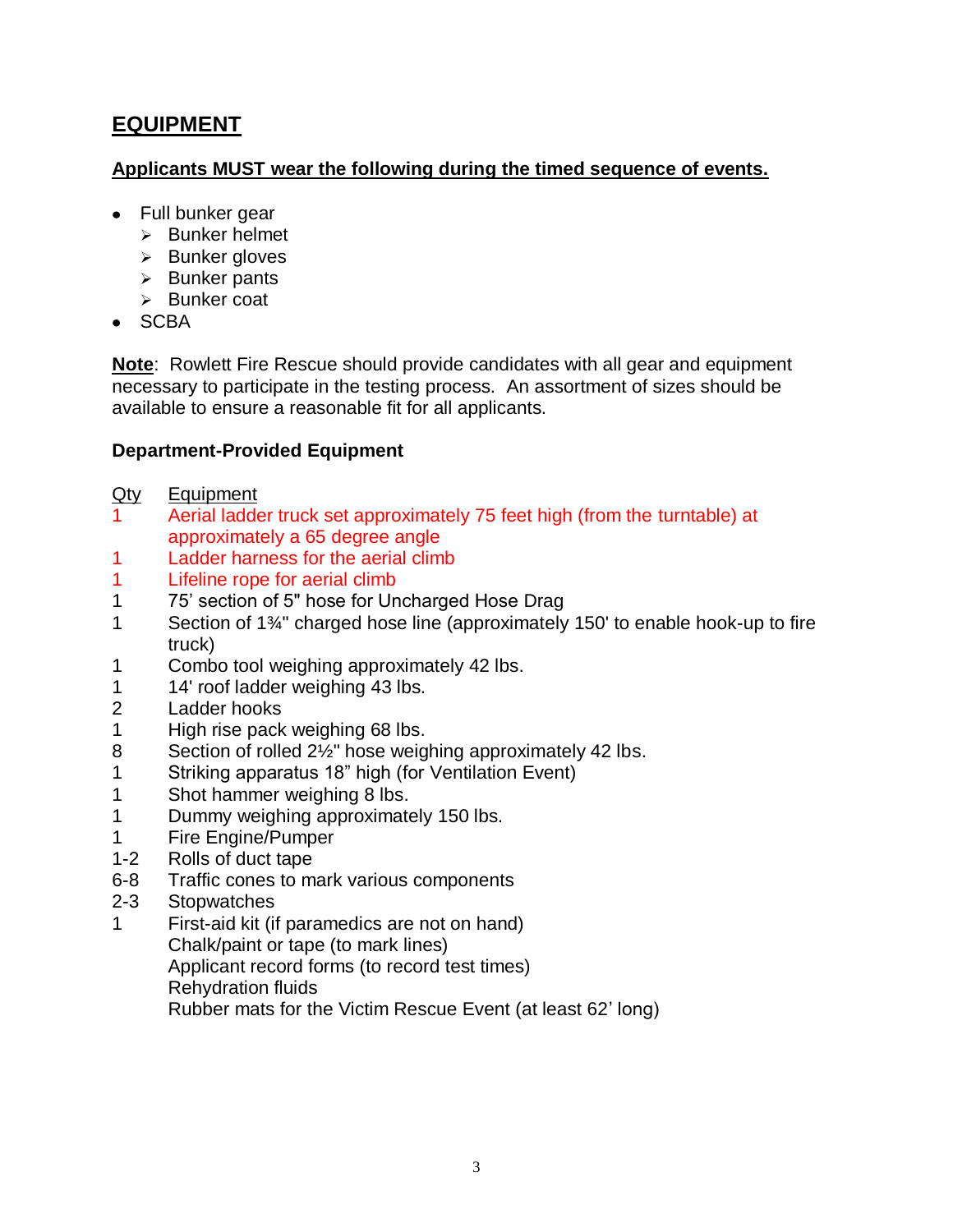# **THE STAFF AND THEIR DUTIES**

Appropriate personnel should be scheduled for the administration of the job task simulation. For both staffing efficiency and adequate coverage, Stanard & Associates, Inc. recommends at least five Rowlett Fire Rescue staff members. All test administrators and proctors will thoroughly familiarize themselves with the testing procedures prior to the administration by reviewing this test administration guide. The following information will discuss key personnel and their responsibilities.

## **Lead Administrator** (Supervisor rank)

The person designated as the lead administrator should be thoroughly familiar with all test administration procedures. To ensure the integrity of the test, this individual will be at a supervisory rank. The lead administrator is responsible for overseeing the exam, managing candidates, record keeping and providing a brief introduction and orientation to the testing process for applicants. A sample script for the orientation/walk-through will be presented later in this administration guide. The duties of the lead administrator include:

### General

- Coordinate and assist with the candidate check-in
- Ensure candidates are wearing proper attire
- Conduct brief verbal candidate orientation of entire examination
- Fill out candidate' record forms including name, test time, pass/fail status of the untimed events and any other candidate information. As long as this information is captured for each candidate, an "official" record form is not required.

## Timed Course

- Conduct the candidate walk-through of the examination
- Ensure candidates are properly attired for this portion of the exam
- Ensure all equipment is in place before the start of the exam (i.e., line charged, equipment replaced, etc.)
- Ask candidates if they understand what they are expected to do and if they are ready to start
- Time candidates throughout the exam
- Follow candidates through the entire course
- Ensure the components are completed as required, including
	- Candidate dragging the charged 1¾" hose to a marker
	- ◆ Candidate dragging the uncharged 5" hose to a marker
	- Candidate carrying combo tool to a marker and placing it in the designated spot
	- Candidate fully removing the 14' roof ladder from hooks, setting it down on the ground, and then replacing it
	- Candidate lifting and carrying high rise pack on a stair step machine or step up and down on a six to eight inch platform/curb, which will simulate stairs (38 steps).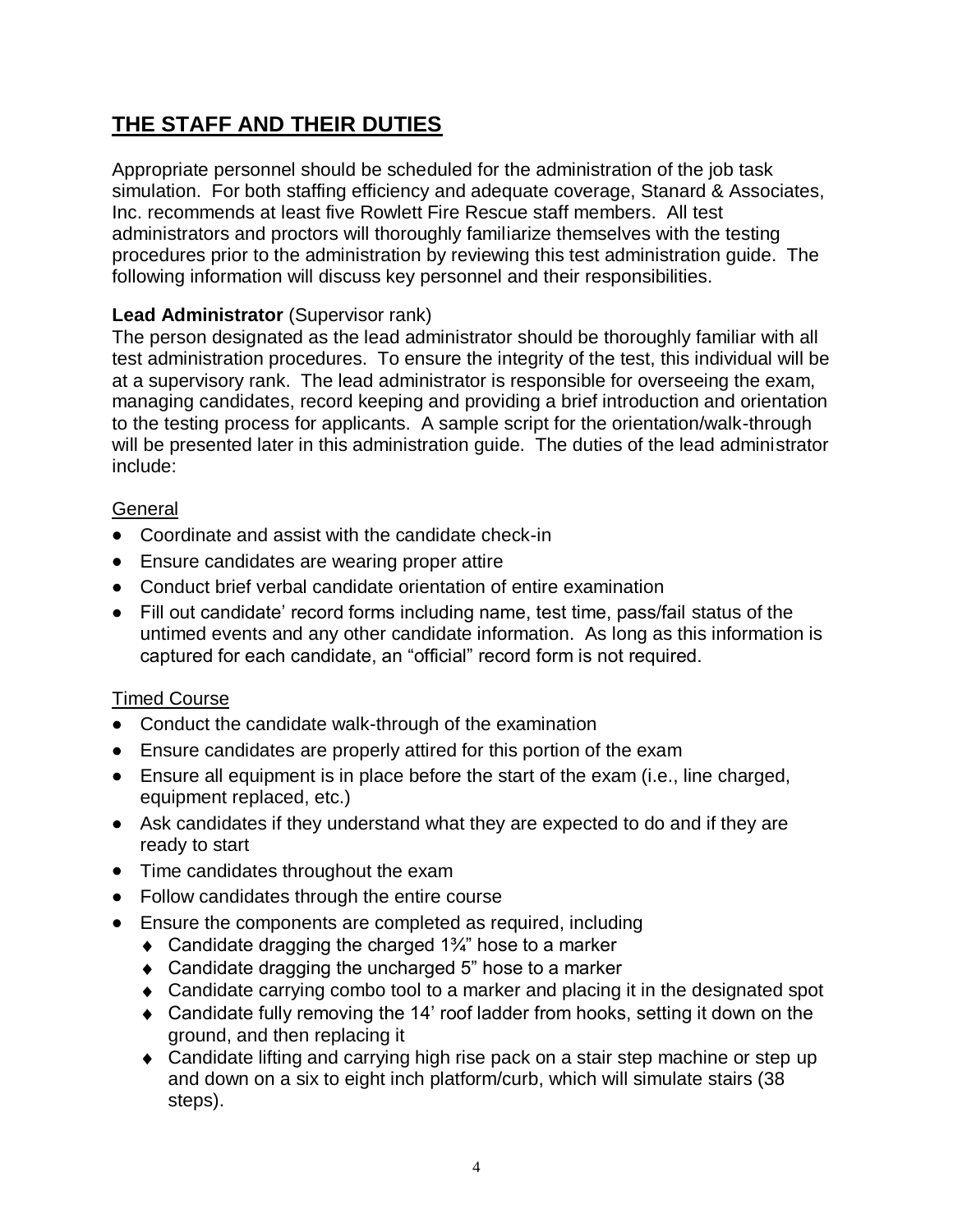- $\bullet$  Candidate will successfully lift eight rolled 50 foot sections of 2  $\frac{1}{2}$  inch hose, one at a time, placing them on the ground. Then the candidate will take the eight 50 foot sections of 2 ½ hose and place them back on the hose rack, one at a time.
- Candidate lifting shot hammer above head and striking the ventilation apparatus 10 times
- $\triangle$  Candidate passing the finish line with the dummy
- ◆ Candidate **NOT** running between components
- Give candidates their status after the timed course and record it

### Aerial Climb

- Explain to applicants what they are required to do in the Aerial Climb
- Have a staff member demonstrate the climb
- Instruct applicants individually on the component
- Ensure applicants are fitted into the harness
- Monitor applicants on the Aerial Climb (i.e., ensure they are not stopping, etc.)

### **Conclusion**

• Dismiss applicants

### **Ground Proctor # 1**

This staff member is situated at ground level and has a variety of support duties including the following:

#### Timed course

- Aid in course set-up
- Ensure candidates are properly attired for this portion of the exam
- Start the pumper and ensure proper pressure in the charged hose line
- Direct candidates toward the charged hose line to start the exam
- Instructing candidates not to touch the charged hose line until instructed to do so
- Drag the charged line back into position, placing the nozzle in its designated spot

## **Ground Proctor # 2 (Test Monitor)**

This staff member is situated at ground level and has a variety of support duties including the following:

#### Timed course

- Aid in the course set-up
- Reposition combo tool for the Rescue Tool Carry Event
- Ensure roof ladder is properly set for the Ladder load Event
- **•** Monitor Ventilation Event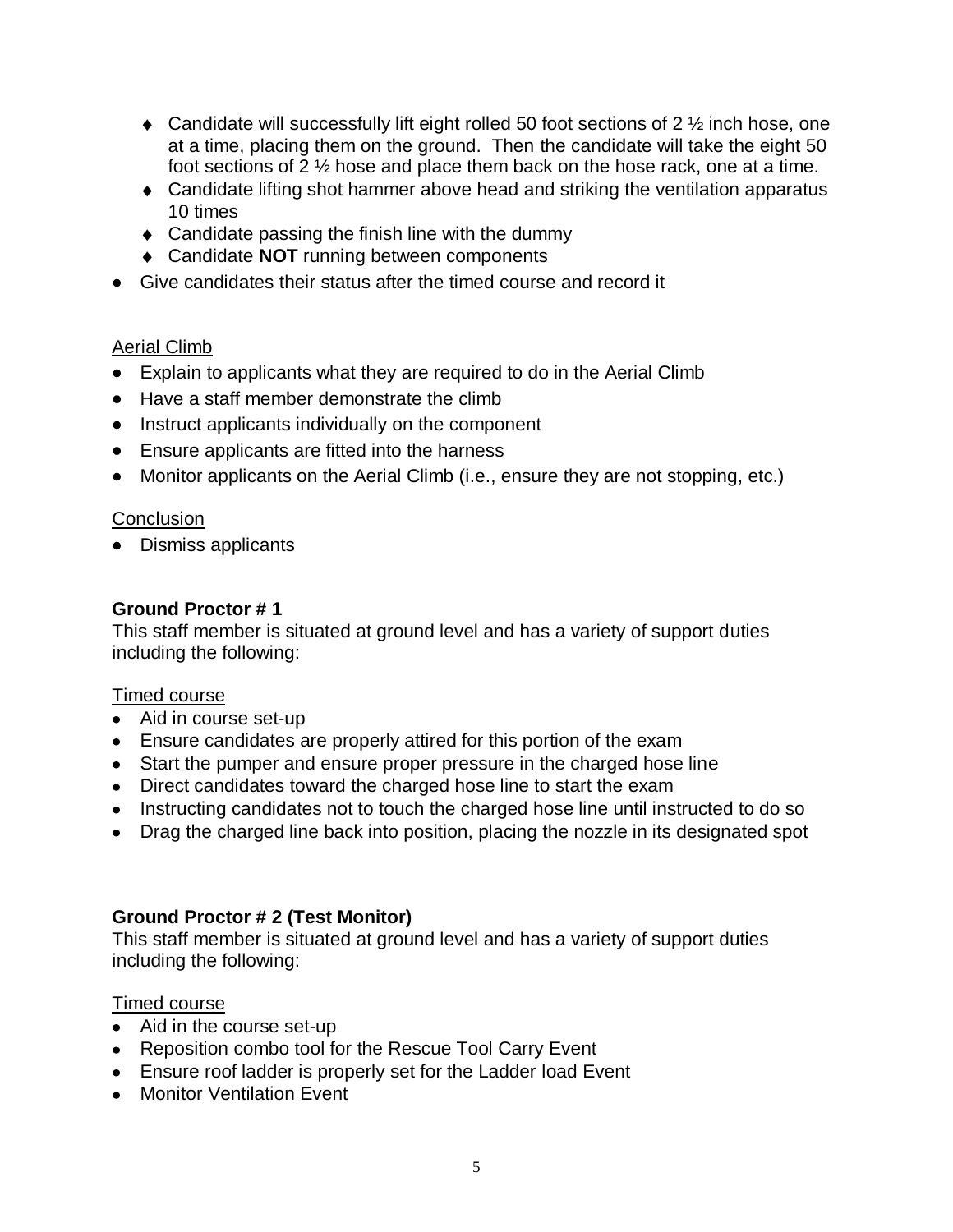### **Ground Proctor # 3**

This staff member is situated at ground level and has a variety of support duties including the following:

#### Timed course

- Aid in course set-up
- Reposition shot hammer so that it is leaning against the striking apparatus for the Ventilation Event
- Reposition the dummy with its back facing the far marker for the Victim Rescue Event

### **Stair step Proctor**

This staff member is situated at the stair step prop and has a variety of support duties including the following:

#### Timed course

- Aid in course set-up
- Monitor candidate during step process counting steps (38)
- Ensure candidate successfully completes the High Rise Pack Carry/Stair Climb Event
- Ensure candidate successfully completes the Hose load Event

## **ENVIRONMENTAL CONDITIONS**

Examinations should not take place under extremely adverse weather conditions. An effort should be made to maintain standard conditions across testing sessions. Since running between components is prohibited, wet surfaces should not interfere with testing.

## **ASSUMPTIONS AND OTHER CONSIDERATIONS**

- 1. Full bunker gear and SCBA (without mask) are to be worn by all applicants through every event in the timed course. Applicants are not expected to wear bunker boots and may instead wear athletic shoes.
- 2. Applicants must successfully complete the untimed event in order to proceed to the timed events.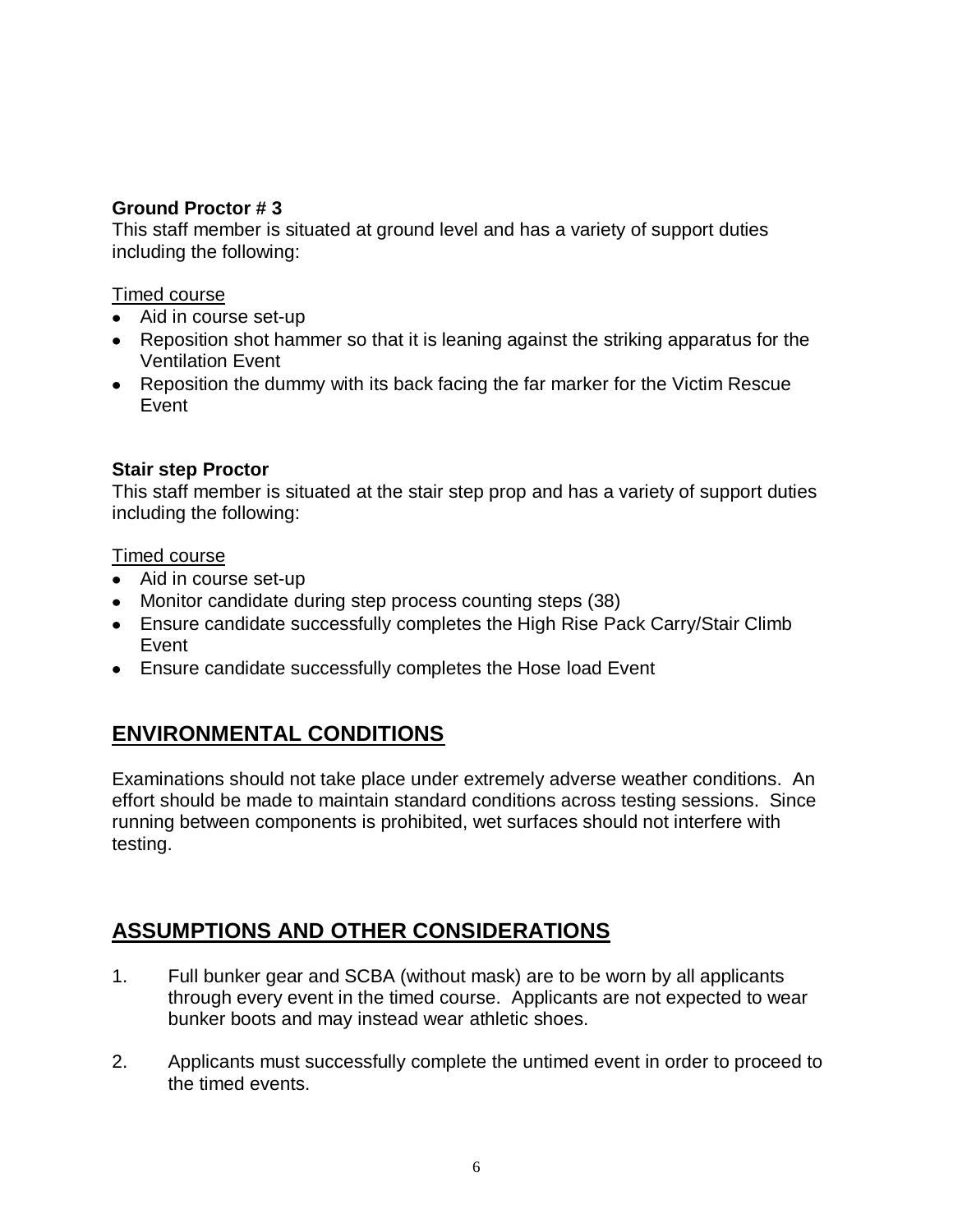- 3. All timed evolutions must be completed in a series with no breaks (a candidate may stop at any point during the timed sequence, but time will continue to run). Prior to starting the timed portion, candidates should be told it would be wise to pace themselves to ensure they have enough energy to handle all components, including the Victim Rescue, which is at the end of the sequence. In addition, Rowlett Fire Rescue should decide whether the test coordinator will respond to applicant inquiries regarding time remaining during the timed sequence of events. Requests should be handled with consistency. Candidates unable to successfully complete the timed series of events under the cutoff score do not pass the exam.
- 4. Prior to the actual examination, an orientation/walk-through will be given to all candidates by a test administrator. All boundary lines and designated areas within which test components are to be performed should be specified during the orientation and walk-through.
- 5. During the sequence of timed events, candidates are NOT allowed to run between stations. If candidates run, test monitors must tell them to "Walk, don't run or you will be disqualified!"
- 6. A total of 5 personnel may be needed for test administration. Rowlett may wish to involve more or less personnel depending on availability. The Lead Administrator and other designated proctor (Test Monitor) shall both use a stopwatch to time candidates as they proceed through the evolutions and then document the overall time.
- 7. If an entry-level applicant exceeds the cutoff time, stop and dismiss the individual, regardless of which event the individual is attempting.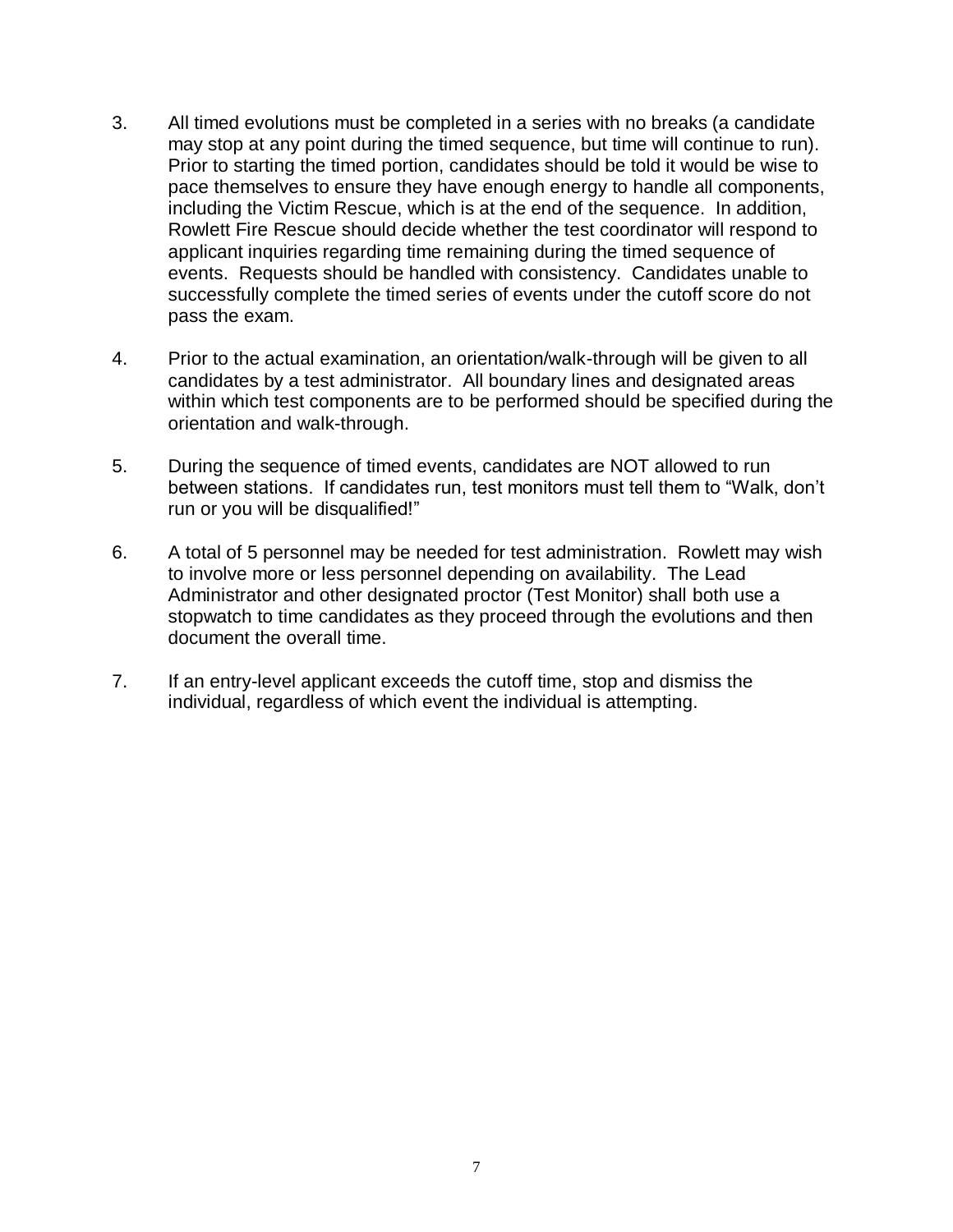## **DESCRIPTION OF THE TIMED SEQUENCE OF EVENTS**

All candidates will complete the untimed event before attempting the timed event. The Lead Administrator should lead each candidate over to the start of the timed sequence of events. Before candidates begin the timed events, ask if they are fully aware of what they are expected to do and answer any questions. Tell candidates that they may find it beneficial to pace themselves so they have enough energy to perform the components at the end of the test, such as the High Rise Pack Carry/Stair Climb and Victim Rescue Exercises.

Remind candidates of the cutoff score (**the cutoff score is 6 minutes and 37 seconds**) and that they must complete the timed sequence of events within this time limit. The cutoff score was based on times collected in a field-test process using current members of the Rowlett Fire Rescue. The cutoff score is representative of the overall time it takes current firefighters (at their respective ranks) to go through this test at a pace no quicker than a brisk walk.

The Lead Administrator should instruct the candidate to, when he/she says *Go,* pick up the charged hose and carry it in any manner that they wish (e.g., over the shoulder). The Lead Administrator should then tell candidates that he/she will say, *Ready, Set, Go,* after which the candidate may begin the examination. The Lead Administrator and Test Monitor should start their two stopwatches simultaneously after the Lead Administrator says, *Go*. Each component of the timed sequence is described below.

1. Charged Hose Advance. As described earlier, candidates begin the examination in a bunker coat, pants, gloves and helmet. Upon starting, candidates pick up a 1¾ inch hose line charged to 100 psi and drag it 80 feet before placing the nozzle in a pre-defined area.

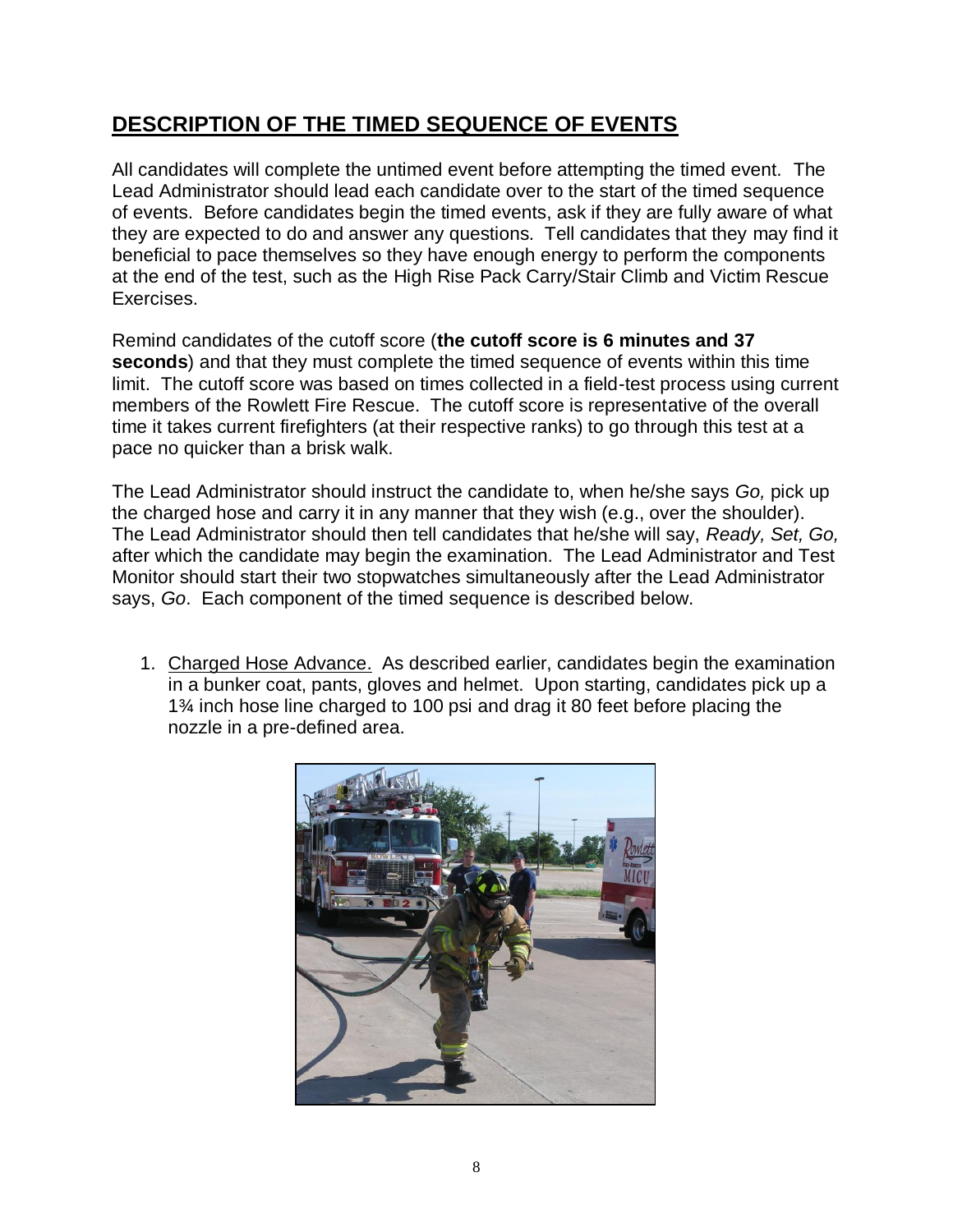2. Uncharged Hose Drag. Candidates walk 4½ feet, pick up a 75 foot' section of 5" uncharged hose line and drag it 75 feet to a traffic cone.



3. Rescue Tool Carry. Candidates walk 82 feet and bend down to pick up a combo tool weighing approximately 42 lbs. Candidates carry the combo tool 150 feet and place it in a predefined area on the ground.

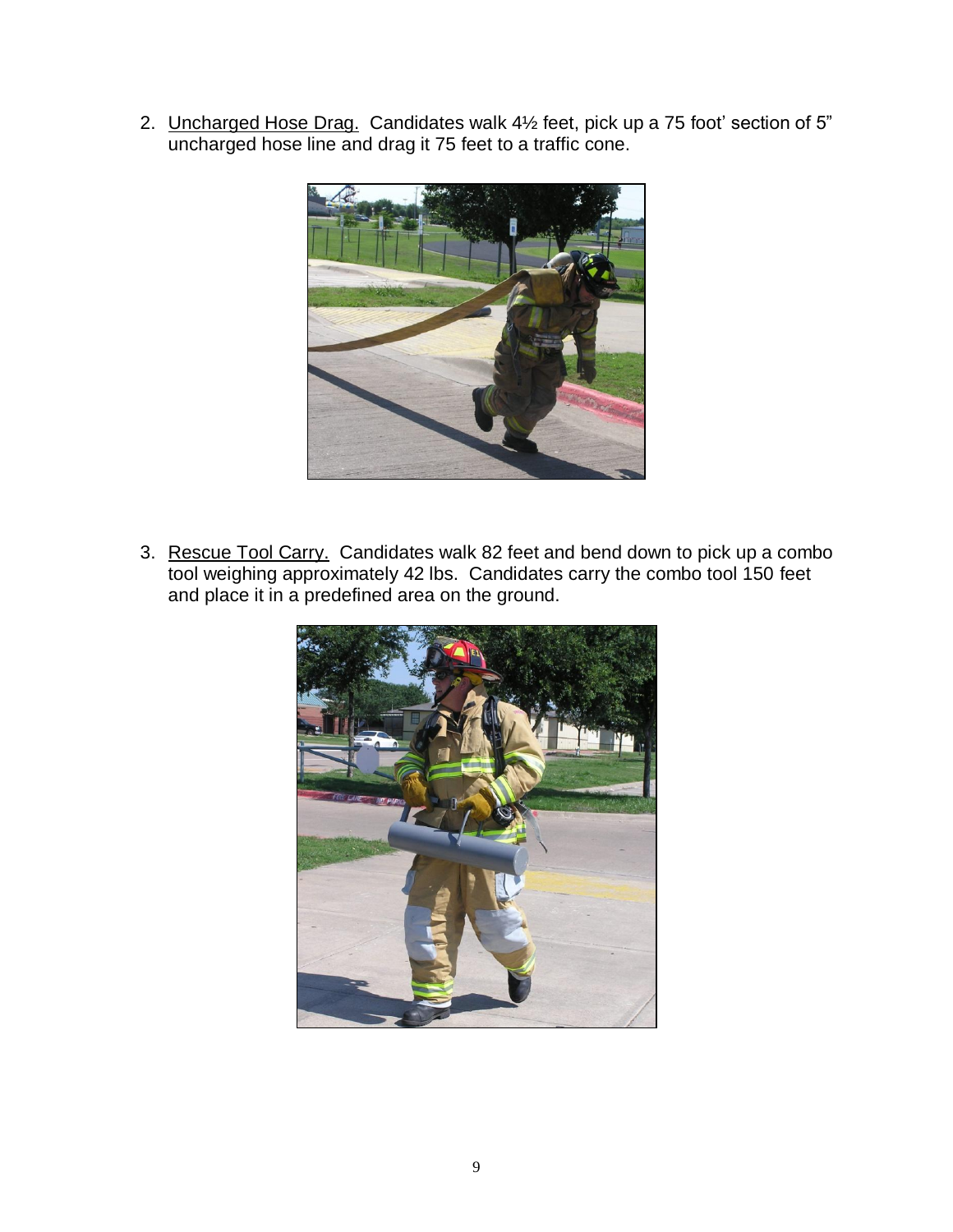4. Ladder Load. Applicants walk 144 feet to a 14 foot roof ladder resting on two hooks 85 inches high. Candidates lift the ladder off hooks, place it flush on the ground, and then replace it on the hooks.



5. High Rise Pack Carry/Stair Climb. Candidates walk 59 feet and bend down to pick up a high rise pack weighing approximately 68 lbs. Candidates carry the high rise pack up the simulated stairs (stair step machine or a make shift step/curb 6 to 8 inches in height), climbing a total of 38 steps total, upon completion of the steps, candidate then will place the pack in a predefined area.

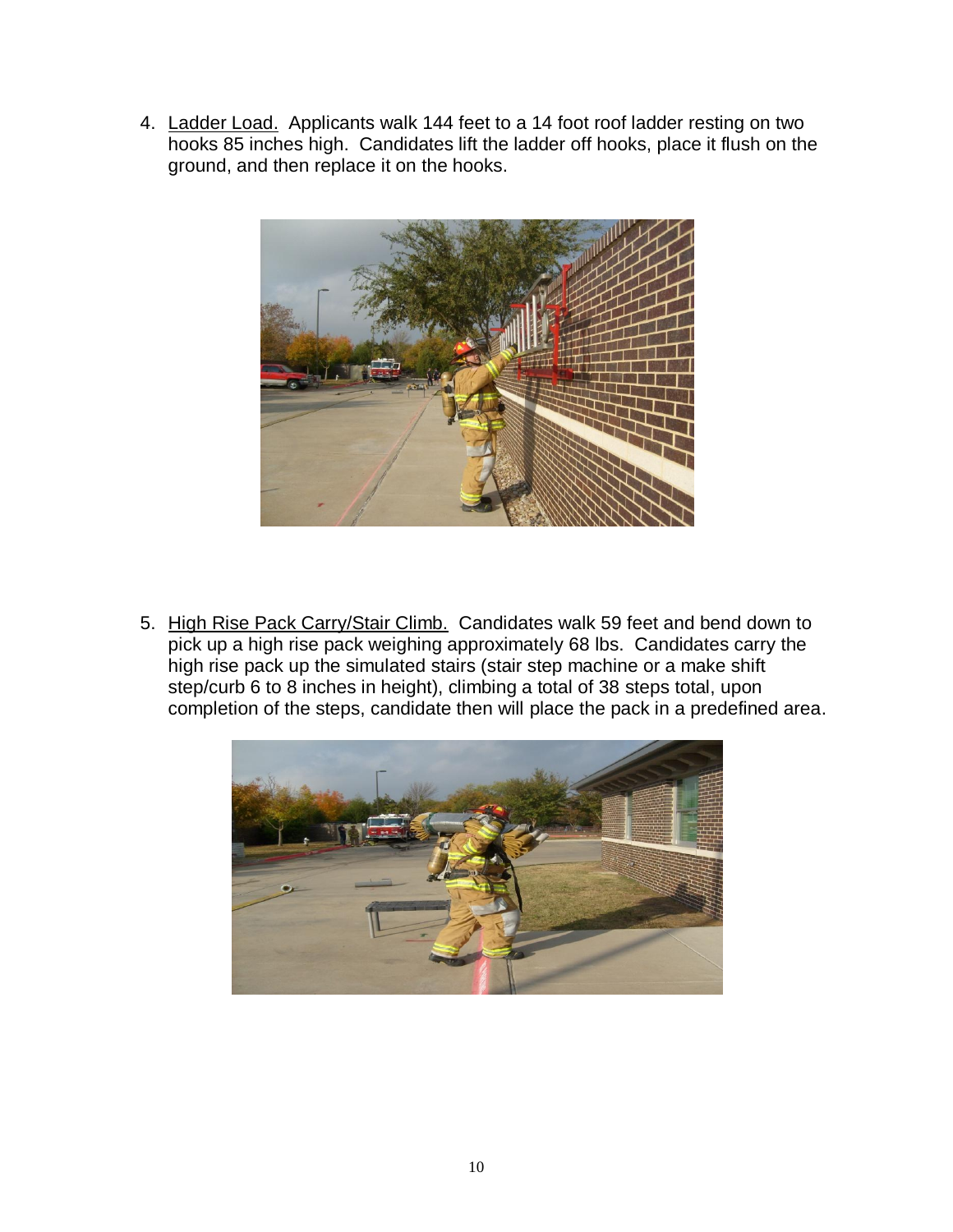1. Hose Load. Candidates walk 76 feet to the hose load area. They will remove eight fifty foot sections of 2 ½ inch hose roll off a hose rack one at a time and place them on the ground. Then the candidate will pick up and place each hose roll back on the hose rack.



2. Ventilation. Candidates walk 100 feet to the ventilation simulation apparatus, candidate picks up an 8lb. shot hammer and strikes a ventilation simulation apparatus (18 inches high) 10 times, raising the hammer above their heads each time.

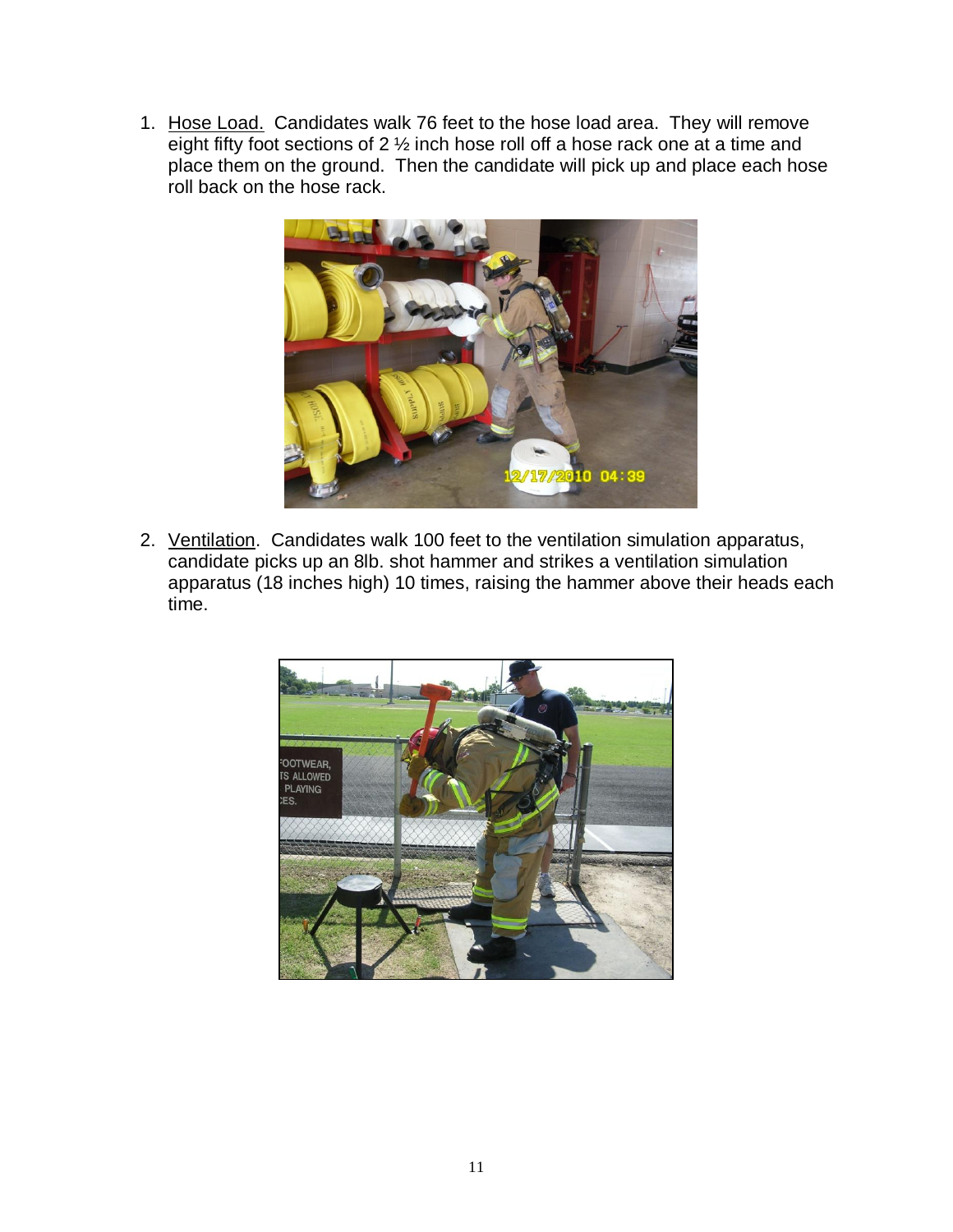3. Victim Rescue. Candidates walk 37 feet to the center of the mat of the dummy drag. Candidate will approach the dummy, which weighs approximately 150 lbs. Candidates drag the dummy a total of 50 feet to a finish line.



Timing stops when all parts of the dummy cross the finish line.

## **Course Measurements**

All measurements are in feet. The number of feet between obstacles within the course is provided below. Summing all of the distances allows for an estimate of the total test length in feet.

| TOTAL LENGTH OF COURSE FROM BEGINNING TO END                                                                                                                                              | 833.5 ft. plus 38 steps<br>(up and down) |
|-------------------------------------------------------------------------------------------------------------------------------------------------------------------------------------------|------------------------------------------|
| Beginning to end of dummy drag                                                                                                                                                            | 50 ft.                                   |
| Distance from ventilation exercise to beginning of dummy drag                                                                                                                             | 36 ft.                                   |
| Distance from ladder load to beginning hose pack carry/stair simulation<br>Distance from hose pack carry/stair simulation to hose load<br>Distance from hose load to ventilation exercise | $59$ ft.<br>$53$ ft.<br>$100$ ft.        |
| Distance from rescue tool carry to ladder load                                                                                                                                            | 144 $ft$                                 |
| Beginning to end of rescue tool carry                                                                                                                                                     | $150$ ft.                                |
| Distance from uncharged hose advance to rescue tool carry                                                                                                                                 | 82 ft.                                   |
| Beginning to end of uncharged hose advance                                                                                                                                                | 75 ft.                                   |
| Distance from the end of the charged advance to uncharged hose advance                                                                                                                    | $4.5$ ft.                                |
| Beginning to end of charged hose advance                                                                                                                                                  | 80 ft.                                   |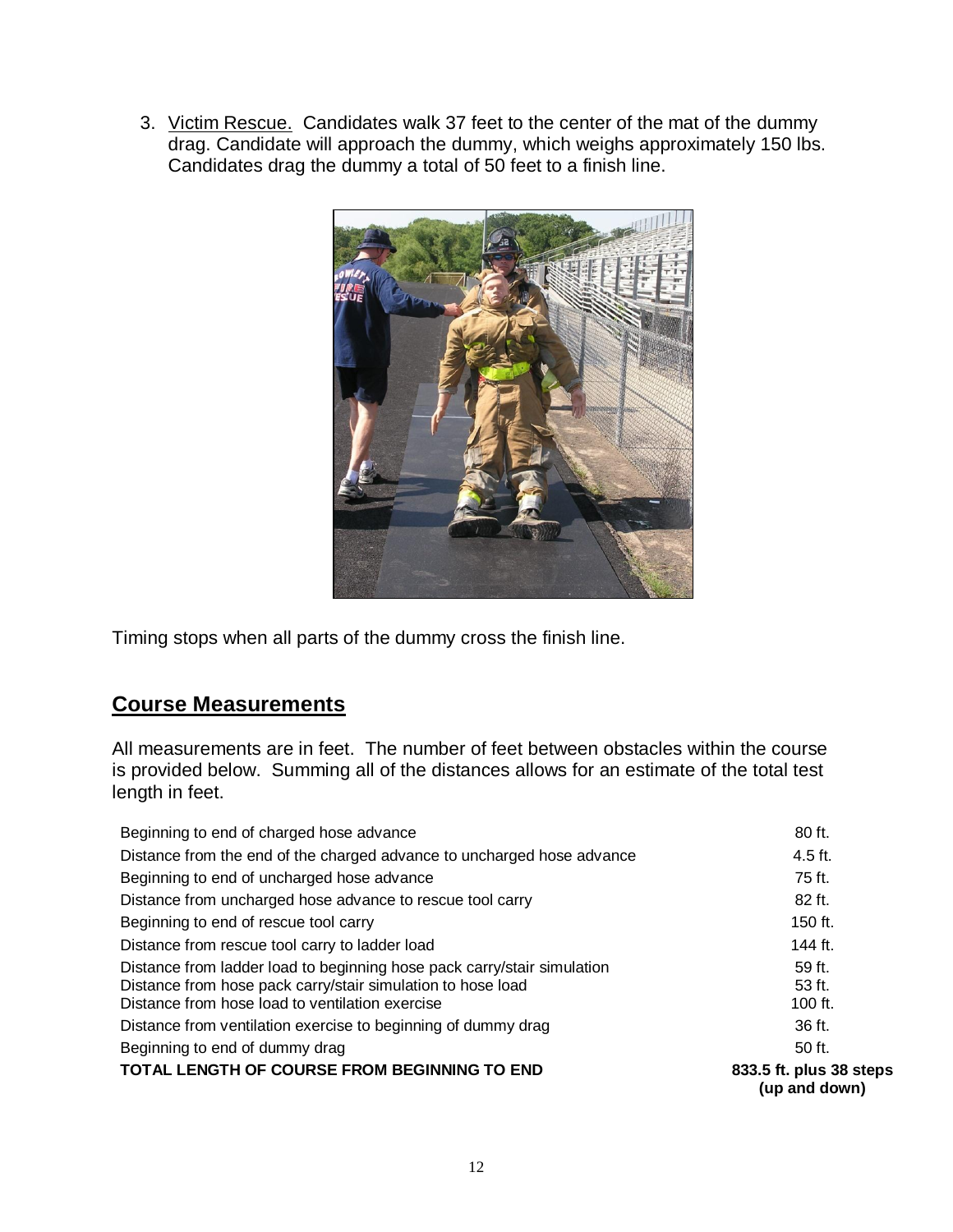## **Course Specifications and Equipment Placement**

- Charged Hose Advance. A 150 foot, 1 <sup>3</sup>/<sub>4</sub> inch hose line charged to 100 psi is used for this component. The start and stop lines for the charged hose drag should be clearly marked. The start line is directly west of the start line for the Uncharged Hose Drag and the placement of the combo tool for the Rescue Tool Carry. The end line is reached by dragging the hose 80 feet to a traffic cone.
- Uncharged Hose Drag. A 75 foot section of 5 inch hose is used for this component, and it is lying flat on the ground with a coupling 4½ feet directly north of the traffic cone marking the end of the Charged Hose Advance. Candidates pick up and drag the hose 75 feet, past a traffic cone. The course is set up so that traffic cones are placed 75 feet from both sides of the starting point. If a candidate drags the hose west, the next candidate will drag it east. This allows for easy repositioning of the hose.
- Rescue Tool Carry. The combo tool weighs approximately 42 lbs and is located next to a pre-arranged traffic cone which is 10 feet directly south of the starting point for the Uncharged Hose Drag. Candidates will walk approximately 80 feet to the tool, pick the tool up and carry the tool 150 feet placing the tool in the position from where they picked it up.
- Ladder Load. Candidate walks 144 feet to the ladder. The 14 foot ladder weighs approximately 43 lbs. and is suspended from 2 hooks 85 inches high. Candidates completing the Ladder Load component are at ground level. Candidate will remove the ladder from the hooks, set the ladder on the ground, releasing the ladder completely, pick the ladder up and place it back on the hooks.
- High Rise Pack Carry/Stair Climb. Candidate walks 59 feet to high rise pack which weighs approximately 68 lbs and is located near the stair step simulation/curb. The candidate will pick up the pack and complete the 38 step portion of the course. Upon completion of this event the candidate will place the high rise pack back in a designated area.
- Hose Load. The candidate will walk 53 feet to the hose load area. There are eight, fifty foot sections of 2½ inch of rolled hose weighs approximately 42 lbs each and is located on a hose rack. Candidate will successfully lift eight rolled 50 foot sections of 2 ½ inch hose, one at a time, placing them on the ground. Then the candidate will take the eight 50 foot sections of 2 ½ inch hose and place them back on the hose rack, one at a time..
- Ventilation. Candidate walks 100 feet to the ventilation simulation. The ventilation simulation is a striking surface 18 inches high. Candidates use an 8 lb. shot hammer to strike the apparatus 10 times.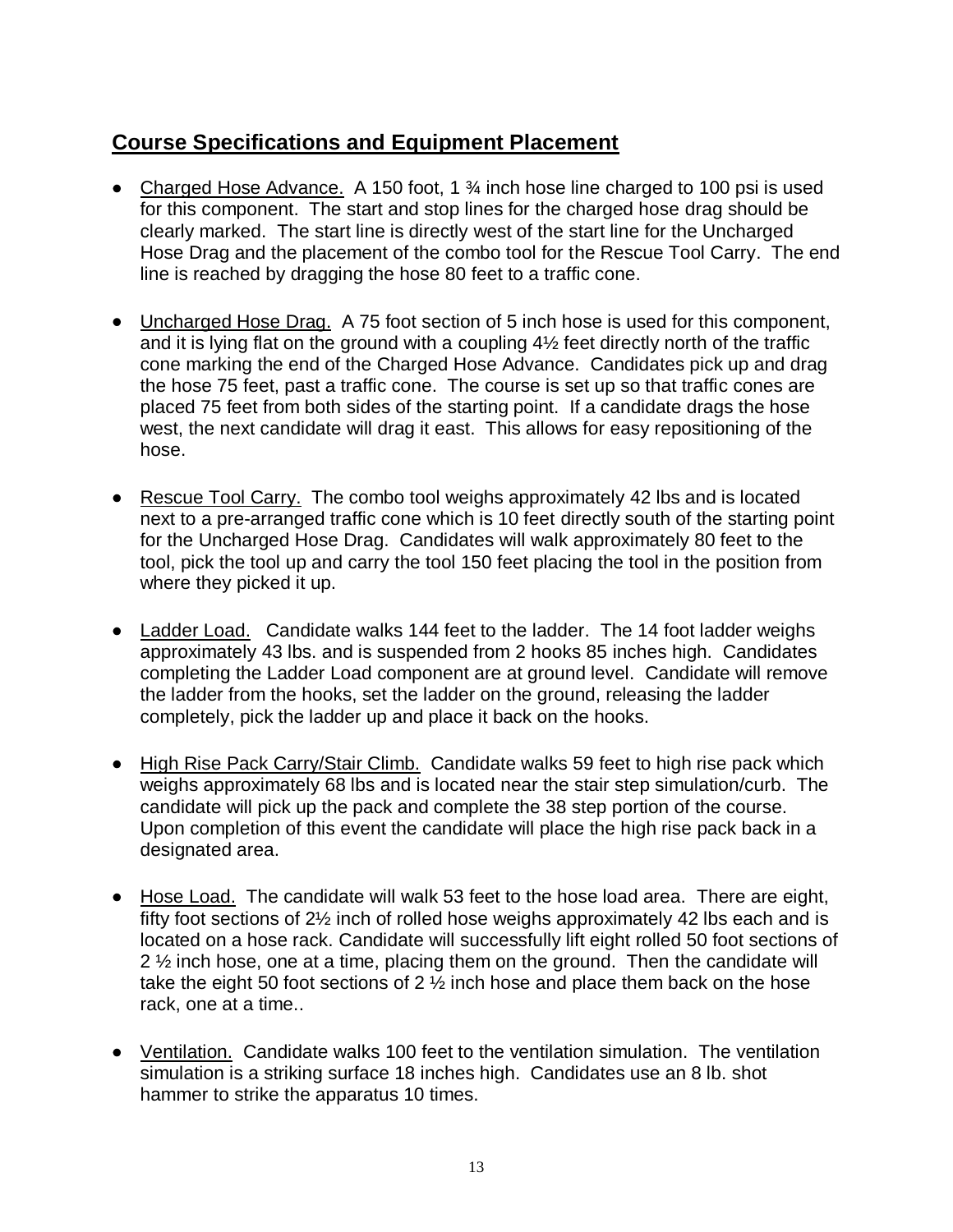Dummy. Candidate walks 37 feet to the center mat of the dummy drag. The dummy weighs approximately 150 lbs. and is placed at either end of tape markers on rubber protective mats. Candidates enter the event area at the mid-point of the dummy drag course lane.

## **DESCRIPTION OF THE UNTIMED COMPONENT**

### **Aerial Climb**

The untimed event is to occur before the timed events. In it, the fire department's aerial apparatus is to be extended approximately 75 feet off the aerial ladder base at an angle of about 65 degrees. A belay line will be strung through the top rung of the ladder to serve as a safety line. Applicants will be tethered to the belay line and will, upon instruction, ascend and descend the ladder without stopping. Two test administrators will secure the line to ensure safety. Applicants will not have a time limit when conducting the aerial climb exercise; however, they must not pause for more than 20 seconds during the event. The applicants will be instructed as follows.

*Climb to the top of this ladder when I tell you to do so. This rope secures you so you cannot fall to the ground. When you get to the top, place both hands on the top rung of the ladder like this.* [Demonstrate by placing your hands on a rung.] *Then come back down. Do not stop on the way up or on the way down. If you stop, you may be disqualified. You will not have a time limit to complete this exercise, however, you are not allowed to rest at any time. Make sure you ascend and descend the ladder at a safe pace but do not stop for an extended period of time. If you stop once to rest, you will be given a warning. If you stop twice, you will be disqualified. Do you understand what you are about to do?* [Wait for a response. If applicants do not understand the procedure, go through the procedure a second time and again ask them to repeat the instructions.]

When the test monitor is confident an applicant understands the instructions, the monitor will say:

*In this event, you will be judged on your ability to safely ascend and descend the aerial ladder. Do you feel that you can safely perform this exercise?* [Wait for a response.] *You will be given only one chance to perform this exercise and if you are unable to do it, you will be disqualified. Do you understand that you will only have one chance to perform this task?* [Wait for a response.]

When applicants agree they can perform the exercise and have demonstrated they fully understand the instructions, say: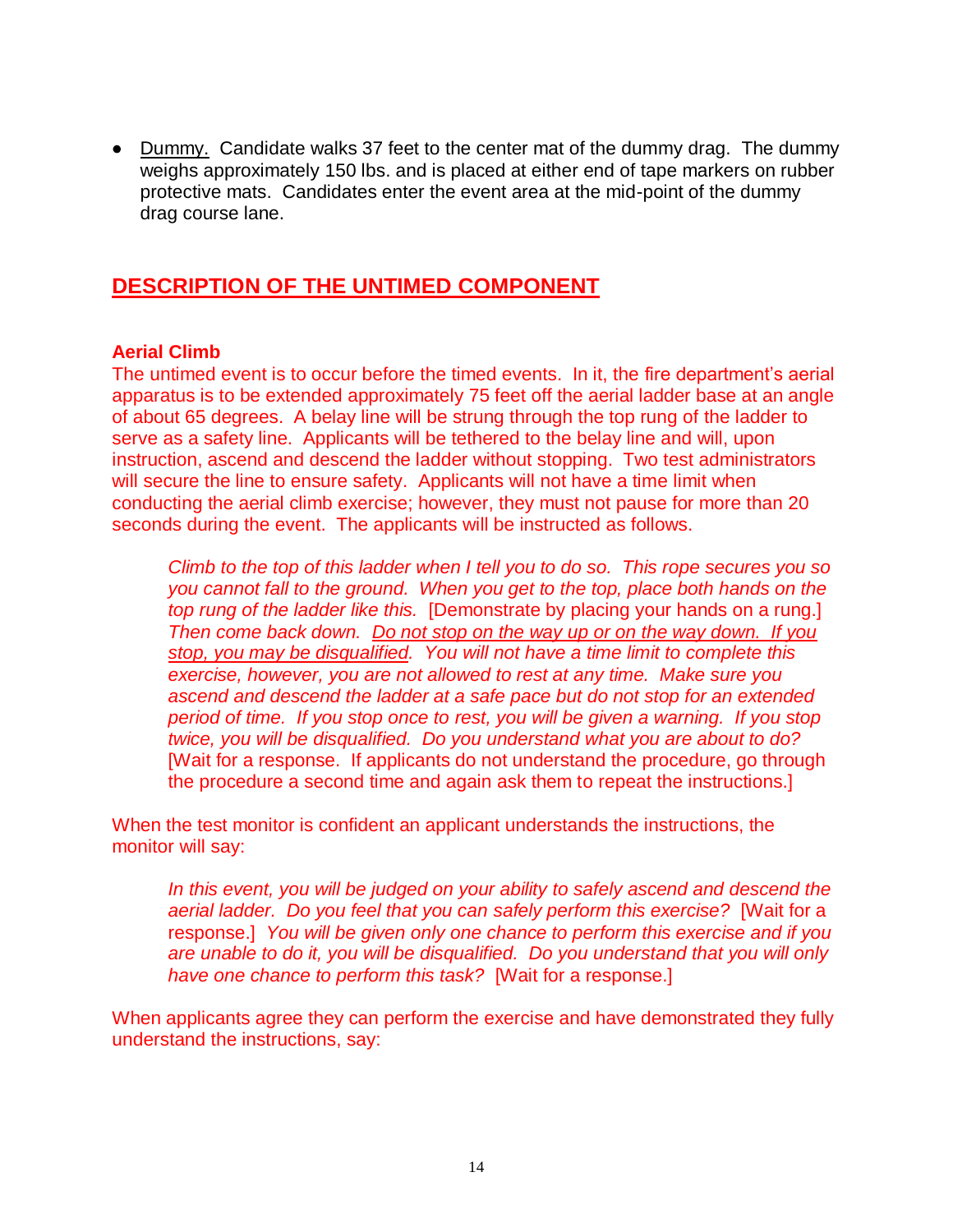*Remember that when you reach the top of the ladder, place both hands on the top rung of the ladder like this.* [Demonstrate by placing your hands correctly on the rung.]

When an applicant reaches the top and places both hands on the top rung of the ladder, the test administrator should tell the person to descend. Applicants must pass this portion to proceed in the selection process. **Applicants who stop for 20 seconds or more will be disqualified**. Upon completion, applicants are to be given a rest period of no less than 10 minutes before beginning the timed portion of the test. **The Orientation/Pre-Test Walk-Through for Candidates**

A full and complete walk-through should be given before every administration. The walk-through involves taking a small, manageable group of applicants through the entire course to show them every component. S&A strongly recommends that the person conducting the walk-through demonstrate every component. This means dragging the hose, carrying the equipment, etc. The Department may, at its own discretion, open the course and make it available for applicants to practice. Following is the orientation/walk-through script. The indented and italicized sections should be read aloud to applicants.

At the start line, the Lead Administrator might welcome applicants, mention any information specific to the Rowlett Fire Rescue, and then say,

*There are a few things to remember about the examination. First, you will be wearing full bunker gear with SCBA (without the mask), as worn by firefighters at a Fireground scene. Second, the second part of the examination is timed, and you must complete it in 6 minutes and 37 seconds. If you do not complete the exam in this time, you will be disqualified from further consideration. You may not run between components because there is usually no running at a fire scene unless there are extreme circumstances. We define running as both feet off the ground at the same time. The cut-off time on the examination was set by having incumbent firefighters walk between components as they went through the examination. If you run between components, we will give you one warning. The next time you run between components, you will be disqualified.* 

*When you start, someone will help you put on your gear and then you will stand next to the charged hose line, behind the line. I will say 'Ready, set, go!' On 'go' you should pick up the hose and begin pulling it in this direction. You can pull the hose as quickly as you feel comfortable with* (Walk with the group in the direction of the hose pull while dragging the hose)*. I recommend putting the hose over your shoulder* (Demonstrate). *When you reach this point, you will put the hose down.*

*After you complete this exercise, you will walk over to the next component which is the uncharged hose drag event. You will pick up this 75 foot section of hose line and drag it to the cone on either side, depending on the positioning of the*